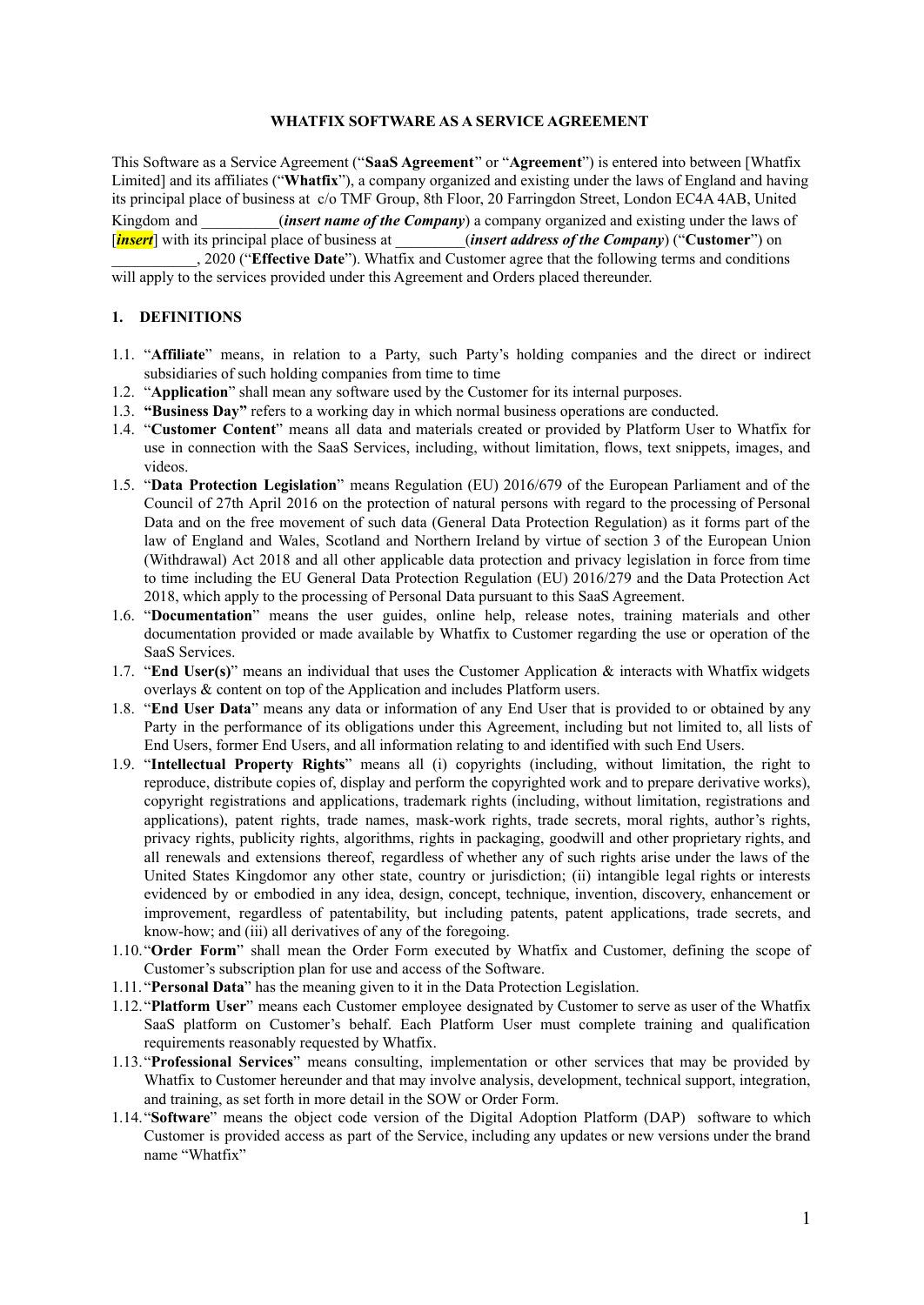- 1.15."**SaaS Services**" means the cloud-based Software as made available by Whatfix to Customer hereunder in a hosted, software-as-a-service format, and including all upgrades, updates and patches to the SaaS Services that Whatfix makes available for general release at no additional charge to its Customers.
- 1.16."**Support Services**" means the technical support services for the SaaS Services available at <https://info.whatfix.com/legal/Support+Terms.pdf> ("**Support Terms**").
- 1.17."**Subscription Term**" shall mean that period specified in the applicable Order Form during which Customer will have on-line access and use of the Software through Whatfix's SaaS Services.
- 1.18."**Subscription Fees**" or "**Fees**" shall mean the amounts as mentioned in the applicable Order Form.
- 1.19.**"Flows"** Whatfix Flow or "**Walkthroughs"** are a series of steps that help users learn an objective or complete a task through a series of step-by-step actions. These steps display as a layer over your web application.

#### 2. **SAAS SERVICES**

- 2.1 Subject to the Customer paying the Subscription Fees in accordance with this Agreement, during the Subscription Term, Customer will receive a non-exclusive, non-assignable, non-sublicensable, royalty free, worldwide right to access and use the SaaS Services solely for its internal business operations subject to the terms of this Agreement and up to the number of application users documented in the Order Form.
- 2.2 Whatfix will provide Customer with Support Services with respect to the SaaS Services so long as Customer has paid all outstanding Subscription Fees at the time such Support Services are required.
- 2.3 Customer acknowledges that this Agreement is a services agreement and Whatfix will not be delivering copies of the Software to Customer as part of the SaaS Services. In case of a self-hosted deployment, Whatfix will provide the Customer the capability to host the Customer Content and the SaaS service on the Customer's servers.
- 2.4 Whatfix shall work with the Customer and provide the onboarding and training assistance for the creation of Flows and Customer Content for the SaaS services to be availed by the Customer.

#### 3. **PROFESSIONAL SERVICES**

The Professional Services shall be provided in accordance to the Statement of Work ("**SOW**") or the Order Form executed by the Customer , if applicable and shall be provided remotely (and not at Customer's premises), unless otherwise agreed in writing between the Parties in the SOW or Order Form.

#### 4. **RESTRICTIONS**

Customer shall not, and shall not permit anyone to: (i) copy or republish the SaaS Services or Software, (ii) make the SaaS Services available to any person other than authorized End User, (iii) use or access the SaaS Services to provide service bureau, time-sharing or other computer hosting services to third parties, (iv) modify or create derivative works based upon the SaaS Services or Documentation or copy, modify, transmit, distribute, frame or mirror any of the Software in any form or media or by any means, (v) remove, modify or obscure any copyright, trademark or other proprietary notices contained in the Software used to provide the SaaS Services or in the Documentation, (vi) reverse engineer, decompile, disassemble, or otherwise attempt to derive the source code of the Software used to provide the SaaS Services, except and only to the extent such activity is expressly permitted by applicable law, (vii) license, sell, resell, transfer, rent, lease, distribute, exploit or otherwise make the SaaS Services or Software available to anyone other than the End Users or (viii) access the SaaS Services or use the Documentation in order to build a similar product or competitive product. Subject to the limited licenses granted herein, Whatfix shall own all right, title and interest in and to the Software, Services, Documentation, and other deliverables provided under this SaaS Agreement, including all modifications, improvements, upgrades, derivative works and feedback related thereto and Intellectual Property Rights therein. Customer agrees to assign all right, title and interest it may have in the foregoing to Whatfix.

#### 5. **CUSTOMER RESPONSIBILITIES**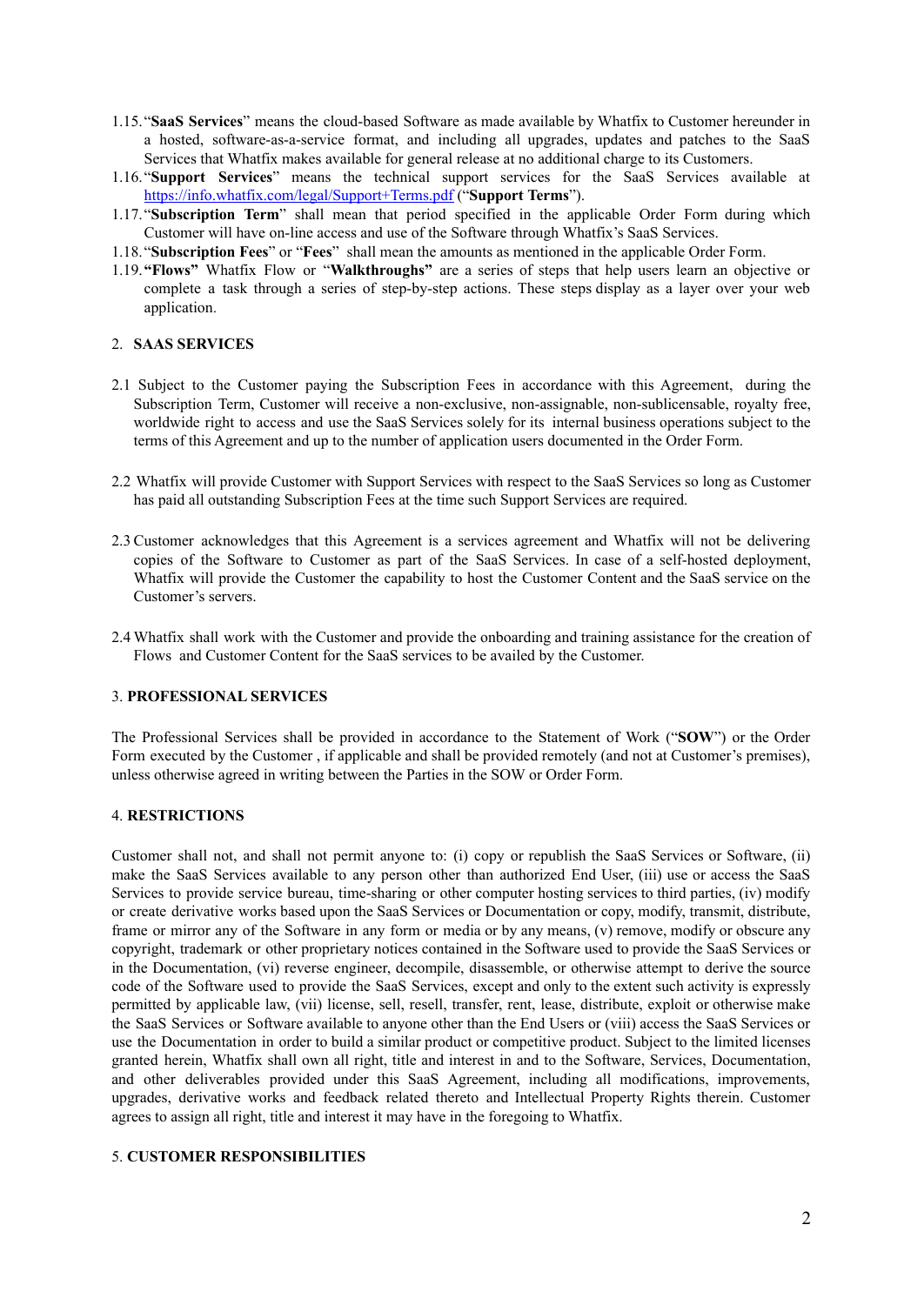- 5.1 **Assistance**: Customer shall provide commercially reasonable information and assistance to Whatfix to enable Whatfix to deliver the SaaS Services. Upon request from Whatfix, Customer shall promptly deliver Customer Content to Whatfix in an electronic file format specified and accessible by Whatfix and provide access to training/development environment of the Application, Customer shall make necessary connections with business/technical teams and shall explain business objectives and process to Whatfix. Customer acknowledges that Whatfix's ability to deliver the SaaS Services in the manner provided in this SaaS Agreement may depend upon the accuracy and timeliness of such information and assistance
- 5.2 **Compliance with Laws**: Customer shall comply with all applicable laws in connection with its use of the SaaS Services, including those laws related to data privacy, international communications, and the transmission of technical or Personal Data. Customer acknowledges that Whatfix exercises no control over the content of the information transmitted by Customer or the End User through the SaaS Services. Customer shall not upload, post, reproduce or distribute any information, software or other material protected by copyright, privacy rights, or any other Intellectual Property Right without first obtaining the permission of the owner of such rights.
- 5.3 **Platform Access**: Customer shall be solely responsible for the acts and omissions of its Platform Users. Whatfix shall not be liable for any loss of data or functionality caused directly or indirectly by the Platform Users.
- 5.4 **Customer Content**: Customer is solely responsible for collecting, inputting and updating all Customer Content stored on the Software, and for ensuring that the Customer Content does not (i) include anything that actually or potentially infringes or misappropriates the copyright, trade secret, trademark or other intellectual property right of any third party, or (ii) contain anything that is obscene, defamatory, harassing, offensive or malicious. Customer shall: (i) notify Whatfix immediately of any unauthorized use of any password or user id or any other known or suspected breach of security, (ii) report to Whatfix immediately and use reasonable efforts to stop any unauthorized use of the Service that is known or suspected by Customer or any End User and (iii) not provide false identity information to gain access to or use the Service. Customer owns and shall retain all right title and interest in and to the Customer Content which is (i) provided by Customer to Whatfix for the purpose of the provision of the Service and/or the Professional Services; (ii) created by Customer using the Service; and/or (iii) to the extent applicable, created by Whatfix specifically for Customer under the provision of Professional Services, and which incorporates or is based on Customer's copyrighted work and/or Customer's Confidential Information. Customer Content specifically excludes Content provided by Whatfix which does not use Customer Content, the Software' "look and feel", and Whatfix's Confidential Information and Intellectual Property.
- 5.5 **License from Customer**: Subject to the terms and conditions of this SaaS Agreement, Customer shall grant to Whatfix a limited, non-exclusive and non-transferable license, to copy, store, configure, perform, display and transmit Customer Content solely as necessary to provide the SaaS Services to Customer pursuant to this Agreement and the applicable Order Form.
- 5.6 **Ownership and Restrictions**: Customer retains ownership and Intellectual Property Rights in and to its Customer Content. Whatfix or its licensors retain all ownership And Intellectual Property Rights to the services, Software programs, and anything developed and delivered under the Agreement. Third party technology, if any, that may be appropriate or necessary for use with some Whatfix programs is specified in the program Documentation or ordering document as applicable. Customer's right to use such third party technology is governed by the terms of the third party technology license agreement and not under the Agreement.
- 5.7 **Suggestions**: Whatfix shall have a royalty-free, worldwide, irrevocable, perpetual license to use and incorporate into the SaaS Services any suggestions, enhancement requests, recommendation or other feedback provided by Customer, including End Users, relating to the operation of the SaaS Services.

### 6. **ORDERS AND PAYMENT**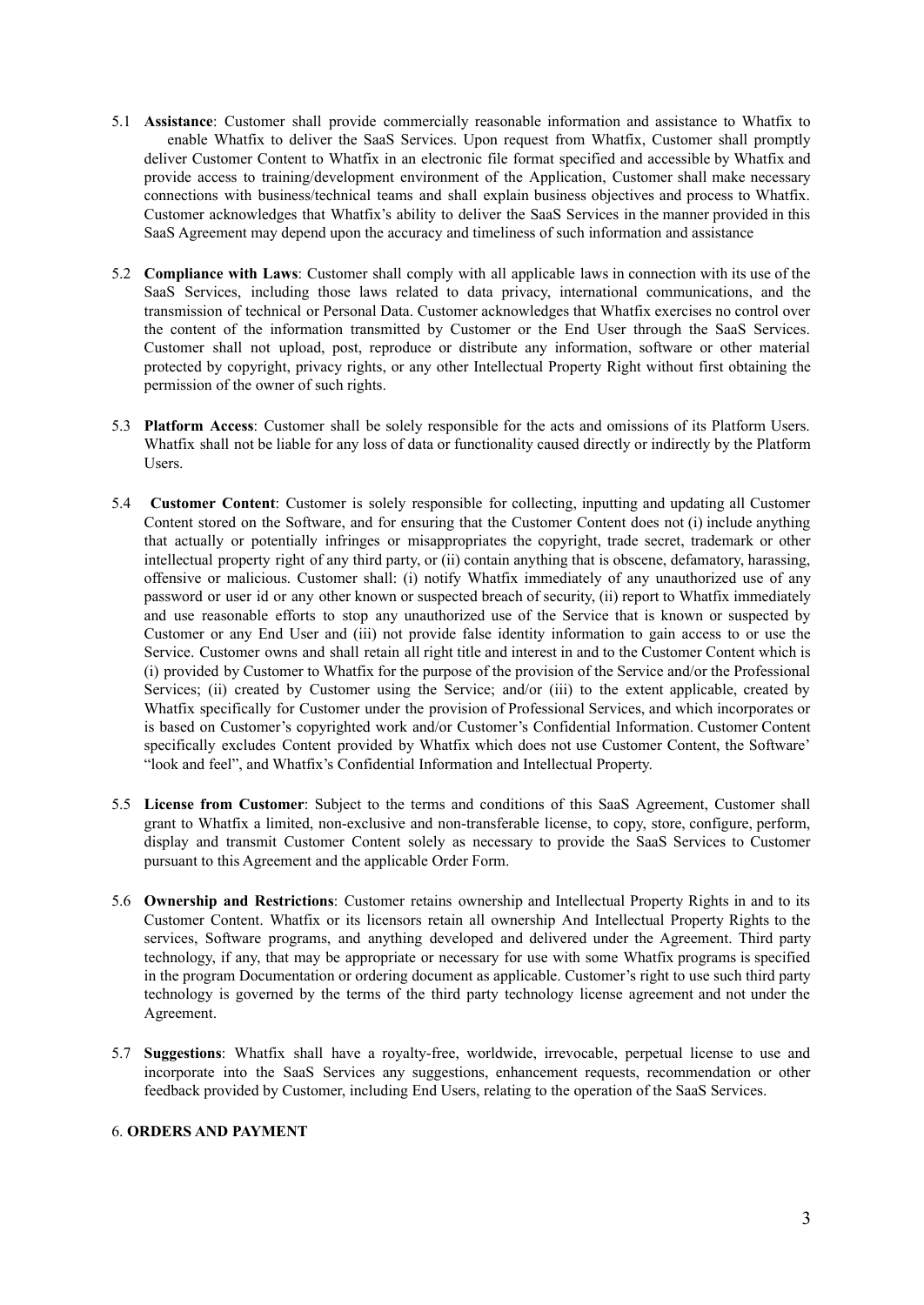- 6.1 **Orders**: Customer shall order SaaS Services pursuant to the Order Form. All services acquired by Customer shall be governed exclusively by this SaaS Agreement and the applicable Order Form. In the event of a conflict between the terms of an Order Form and this Agreement, the terms of the Order Form shall take precedence.
- 6.2 **Invoicing and Payment**: Unless otherwise provided in the Order Form, Whatfix shall invoice Customer for all Fees on the Order Form effective date. Customer shall pay all undisputed invoices within 30 days after Customer receives the invoice. Except as expressly provided otherwise, fees are non-refundable. All Fees are stated in are payable in the currency detailed in the Order Form, and must be paid by Customer to Whatfix in such currency.
- 6.3 **Expenses**: Customer will reimburse Whatfix for its reasonable, out-of-pocket travel and related expenses incurred in performing the Other Services. Whatfix shall notify Customer prior to incurring any such expense. Whatfix shall comply with Customer's travel and expense policy if made available to Whatfix prior to the required travel.
- 6.4 **Taxes**: All payments under this Agreement are exclusive of taxes, including but not limited to VAT or any withholding taxes (where applicable). However, it is agreed between the Parties, that the Fees Payable by the Customer shall be subject to deduction of taxes, as per applicable laws.

# 7**. TERM AND TERMINATION**

- 7.1 **Term of SaaS Agreement**: The term of this SaaS Agreement shall begin on the Effective Date and shall continue until terminated by either party in accordance with Section 7.2 of this Agreement.
- 7.2 **Termination:**. The Subscription Term shall renew for successive Subscription Terms unless either party delivers written notice of non-renewal to the other party at least 30 days prior to the expiration of the then-current Subscription Term.
- 7.3 **Suspension for Non-Payment**: Whatfix reserves the right to suspend delivery of the SaaS Services if Customer fails to timely pay any undisputed amounts due to Whatfix under this SaaS Agreement, but only after Whatfix notifies Customer of such failure and such failure continues for fifteen (15) days. Suspension of the SaaS Services shall not release Customer of its payment obligations under this SaaS Agreement. Customer agrees that Whatfix shall not be liable to Customer or to any third party for any liabilities, claims or expenses arising from or relating to suspension of the SaaS Services resulting from Customer's non-payment. Interest shall accrue on a daily basis on any overdue amounts at an annual rate equal to 4% above the Bank of England's base rate, commencing on the due date and continuing until fully paid, whether before or after judgment.
- 7.4 **Suspension for Ongoing Harm**: Whatfix reserves the right to suspend delivery of the SaaS Services if Whatfix reasonably concludes that Customer or an End User user's use of the SaaS Services is causing immediate and ongoing harm to Whatfix or others. In the case that Whatfix must suspend delivery of the SaaS Services, Whatfix shall immediately notify Customer of the suspension and the parties shall attempt to resolve the issue. Whatfix shall not be liable to Customer or to any third party for any liabilities, claims or expenses arising from or relating to any suspension of the SaaS Services in accordance with this Section 7.4. Nothing in this Section 7.4 will limit Whatfix's rights under Section 7.5 below. This SaaS Agreement may be terminated (i) by Whatfix if Customer breaches a term of this SaaS Agreement that remains uncured for 30 days (or, in the case of non-payment, five days) after delivery of notice of such breach, or (ii) if Customer becomes the subject of a petition in bankruptcy or any other proceeding relating to insolvency, receivership, liquidation or assignment for the benefit of creditors not dismissed within 30 days.
- 7.5 Notwithstanding the foregoing, without affecting any other right or remedy available to it, either party may terminate this Agreement with immediate effect by giving written notice to the other party if: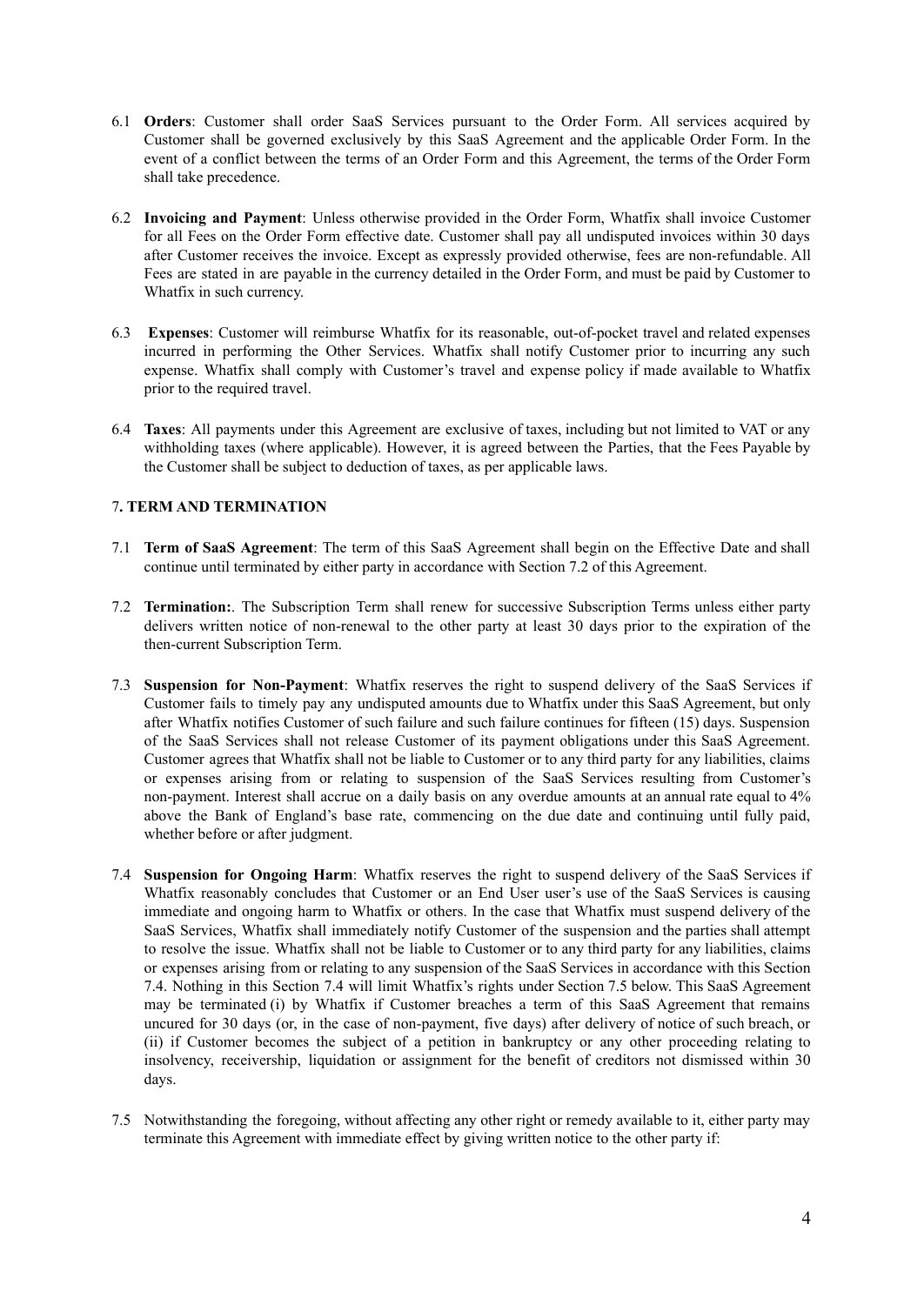- (a) if the other party commits a material breach of any term of this Agreement, which breach is irremediable or (if such breach is remediable) fails to remedy that breach within thirty (30) days after being notified in writing to do so; or
- (b) the other party takes any step or action in connection with its entering administration, provisional liquidation or any composition or arrangement with its creditors (other than in relation to a solvent restructuring), being wound up (whether voluntarily or by order of the court, unless for the purpose of a solvent restructuring), having a receiver appointed to any of its assets or ceasing to carry on business or, if the step or action is taken in another jurisdiction, in connection with any analogous procedure in the relevant jurisdiction, or it ceases or threatens to cease to carry on business.

# 7.6 **Effect of Termination**:

- (a) Upon termination of this SaaS Agreement or expiration of the Subscription Term, Whatfix shall immediately cease providing the SaaS Services and all licences and usage rights granted under this SaaS Agreement shall immediately terminate.
- (b) If Whatfix terminates this SaaS Agreement due to a breach by Customer, then Customer shall immediately pay to Whatfix all amounts then due under this SaaS Agreement and to become due during the remaining term of this SaaS Agreement, but for such termination. If Customer terminates this SaaS Agreement due to a breach by Whatfix, then Whatfix shall immediately repay to Customer all unearned, pre-paid amounts for any unperformed SaaS Services scheduled to be delivered after the termination date on a pro rata basis.
- (c) Upon termination of this SaaS Agreement and upon subsequent written request by the disclosing party, the receiving party of tangible Confidential Information shall immediately return such information or destroy such information and provide written certification of such destruction, provided that the receiving party may permit its legal counsel to retain one archival copy of such information in the event of a subsequent dispute between the parties.

# 8. **SERVICE LEVELAGREEMENT**

The Service Level Agreement ("SLA") for the SaaS Services is set forth under the [Support](https://info.whatfix.com/legal/Support+Terms.pdf) Terms. The SLA sets forth Customer's sole remedies for availability or quality of the SaaS Services including any failure to meet any guarantee set forth in the SLA.

### 9. **WARRANTIES**

- 9.1 **Warranty**: Whatfix warrants that it will provide the SaaS Services in a professional manner consistent with general industry standards and that the SaaS Services will perform substantially in accordance with the Documentation. For any beach of a warranty, Customer's exclusive remedy shall be as provided in Section 7 Term and Termination.
- 9.2 WHATFIX WARRANTS THAT THE SAAS SERVICES WILL BE PERFORMED IN ALL MATERIAL RESPECTS IN ACCORDANCE WITH THE DOCUMENTATION. WHATFIX DOES NOT GUARANTEE THAT THE SAAS SERVICES WILL BE PERFORMED ERROR-FREE OR UNINTERRUPTED, OR THAT WHATFIX WILL CORRECT ALL SAAS SERVICES ERRORS. WHATFIX MAKES NO WARRANTIES RELATING TO THE SOFTWARE OR SAAS SERVICES AND EXPRESSLY DISCLAIMS ALL WARRANTIES, EXPRESS OR IMPLIED, INCLUDING WITHOUT LIMITATION THOSE OF NON-INFRINGEMENT, MERCHANTABILITY, OR FITNESS FOR A PARTICULAR PURPOSE. CUSTOMER ACKNOWLEDGES THAT WHATFIX DOES NOT CONTROL THE TRANSFER OF DATA OVER COMMUNICATIONS FACILITIES, INCLUDING THE INTERNET, AND THAT THE SAAS SERVICE MAY BE SUBJECT TO LIMITATIONS, DELAYS, AND OTHER PROBLEMS INHERENT IN THE USE OF SUCH COMMUNICATIONS FACILITIES.THIS SECTION SETS FORTH THE SOLE AND EXCLUSIVE WARRANTY GIVEN BY WHATFIX (EXPRESS OR IMPLIED) WITH RESPECT TO THE SUBJECT MATTER OF THIS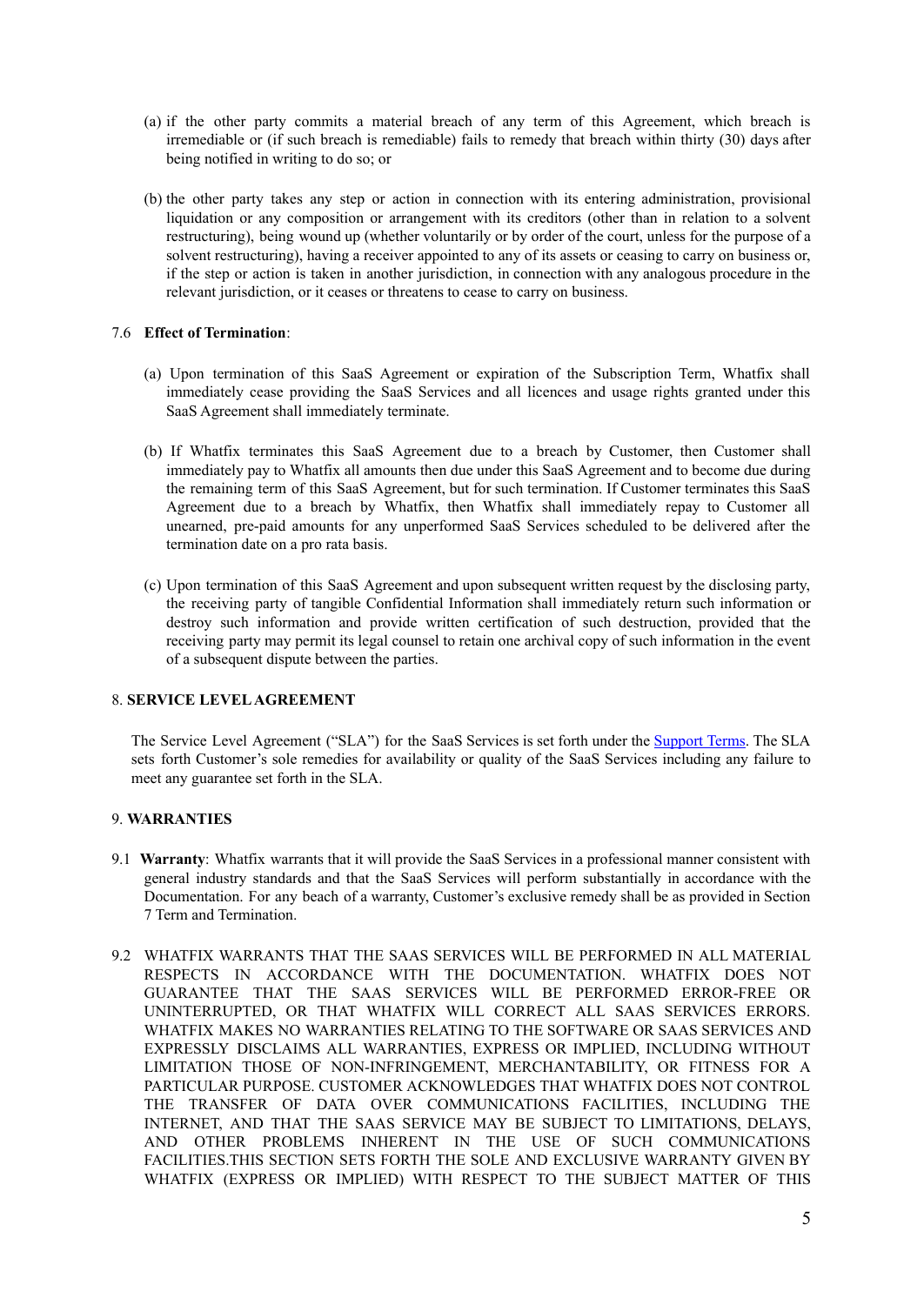AGREEMENT. NEITHER WHATFIX NOR ANY OF ITS LICENSORS OR OTHER SUPPLIERS WARRANT OR GUARANTEE THAT THE OPERATION OF THE SUBSCRIPTION SERVICE WILL BE UNINTERRUPTED, VIRUS-FREE OR ERROR-FREE, NOR SHALL WHATFIX OR ANY OF ITS SERVICE PROVIDERS BE LIABLE FOR UNAUTHORIZED ALTERATION, THEFT OR DESTRUCTION OF CUSTOMER'S OR ANY USER'S DATA, FILES, OR PROGRAMS. THE FOREGOING PROVISIONS SHALL BE ENFORCEABLE TO THE MAXIMUM EXTENT PERMITTED BY APPLICABLE LAW.

#### 10. **LIMITATIONS OF LIABILITY**

- 10.1 NOTHING IN THIS AGREEMENT EXCLUDES EITHER PARTY'S LIABILITY FOR DEATH OR PERSONAL INJURY CAUSED BY ITS NEGLIGENCE, FRAUD OR FRAUDULENT MISREPRESENTATION OR FOR ANY LIABILITIES THAT CANNOT BE EXCLUDED UNDER APPLICABLE LAW.
- 10.2 SUBJECT TO SECTION 10.1, NEITHER PARTY SHALL BE LIABLE FOR INDIRECT, INCIDENTAL, SPECIAL OR CONSEQUENTIAL DAMAGES, INCLUDING, WITHOUT LIMITATION, DAMAGES FOR LOST BUSINESS, PROFITS, DATA OR USE OF ANY SERVICE, LOSS CAUSED OR CONTRIBUTED TO BY ANY EMPLOYEE, AGENT, CONTRACTOR OR REPRESENTATIVE OF CUSTOMER, LOSS CAUSED AS A RESULT OF THE SERVICES BEING UNAVAILABLE AS A RESULT OF PLANNED DOWNTIME FOR THE SERVICES AS NOTIFIED TO CUSTOMER, LOSS ARISING FROM ANY FAILURE OF CUSTOMER'S INFRASTRUCTURE AND/OR UTILITIES, LOSS CAUSED AS A RESULT OF THE SERVICES BEING UNAVAILABLE CAUSED BY ANY EVENT OR CIRCUMSTANCE OUTSIDE OF WHATFIX'S CONTROL, LOSS CAUSED BY THE FAILURE OR DELAY OF ANY THIRD PARTY APPLICATION OR SERVICE OR NETWORK, INCURRED BY EITHER PARTY OR ANY THIRD PARTY IN CONNECTION WITH THIS SAAS AGREEMENT, REGARDLESS OF THE NATURE OF THE CLAIM (INCLUDING NEGLIGENCE OR STATUTORY DUTY), EVEN IF FORESEEABLE OR THE OTHER PARTY HAS BEEN ADVISED OF THE POSSIBILITY OF SUCH DAMAGES. NEITHER PARTY'S AGGREGATE LIABILITY FOR DAMAGES UNDER THIS SAAS AGREEMENT, REGARDLESS OF THE NATURE OF THE CLAIM (INCLUDING NEGLIGENCE OR STATUTORY DUTY), SHALL EXCEED THE FEES PAID OR PAYABLE BY CUSTOMER UNDER THIS SAAS AGREEMENT DURING THE 12 MONTHS PRECEDING THE DATE THE CLAIM AROSE.

### 11. **INDEMNIFICATION**

- 11.1 **Indemnification by Whatfix**: If a third party makes a claim against Customer that the SaaS Services infringes any third party Intellectual Property Right, Whatfix shall defend Customer and its directors, officers and employees against the claim at Whatfix's expense and Whatfix shall pay all losses, damages and expenses (including reasonable legal fees) finally awarded against such parties or agreed to in a written settlement agreement signed by Whatfix, to the extent arising from the claim. Whatfix shall have no liability for any claim based on (a) the Customer Content, (b) modification of the SaaS Services not authorized by Whatfix, or (c) use of the SaaS Services other than in accordance with the Documentation and this SaaS Agreement. Whatfix may, at its sole option and expense, procure for Customer the right to continue use of the SaaS Services, modify the SaaS Services in a manner that does not materially impair the functionality, or terminate this Agreement and repay to Customer any unearned, prepaid amounts paid by Customer with respect to the Subscription Term following the termination date on a pro rata basis.
- 11.2 **Indemnification by Customer**: If a third party makes a claim against Whatfix that the Customer Content infringes any third party Intellectual Property Rights, Customer shall defend Whatfix and its directors, officers and employees against the claim at Customer's expense and Customer shall pay all losses, damages and expenses (including reasonable legal fees) finally awarded against such parties or agreed to in a written settlement agreement signed by Customer, to the extent arising from the claim.
- 11.3 **Conditions for Indemnification**: A party seeking indemnification under this section shall (a) promptly notify the other party of the claim, (b) give the other party sole control of the defense and settlement of the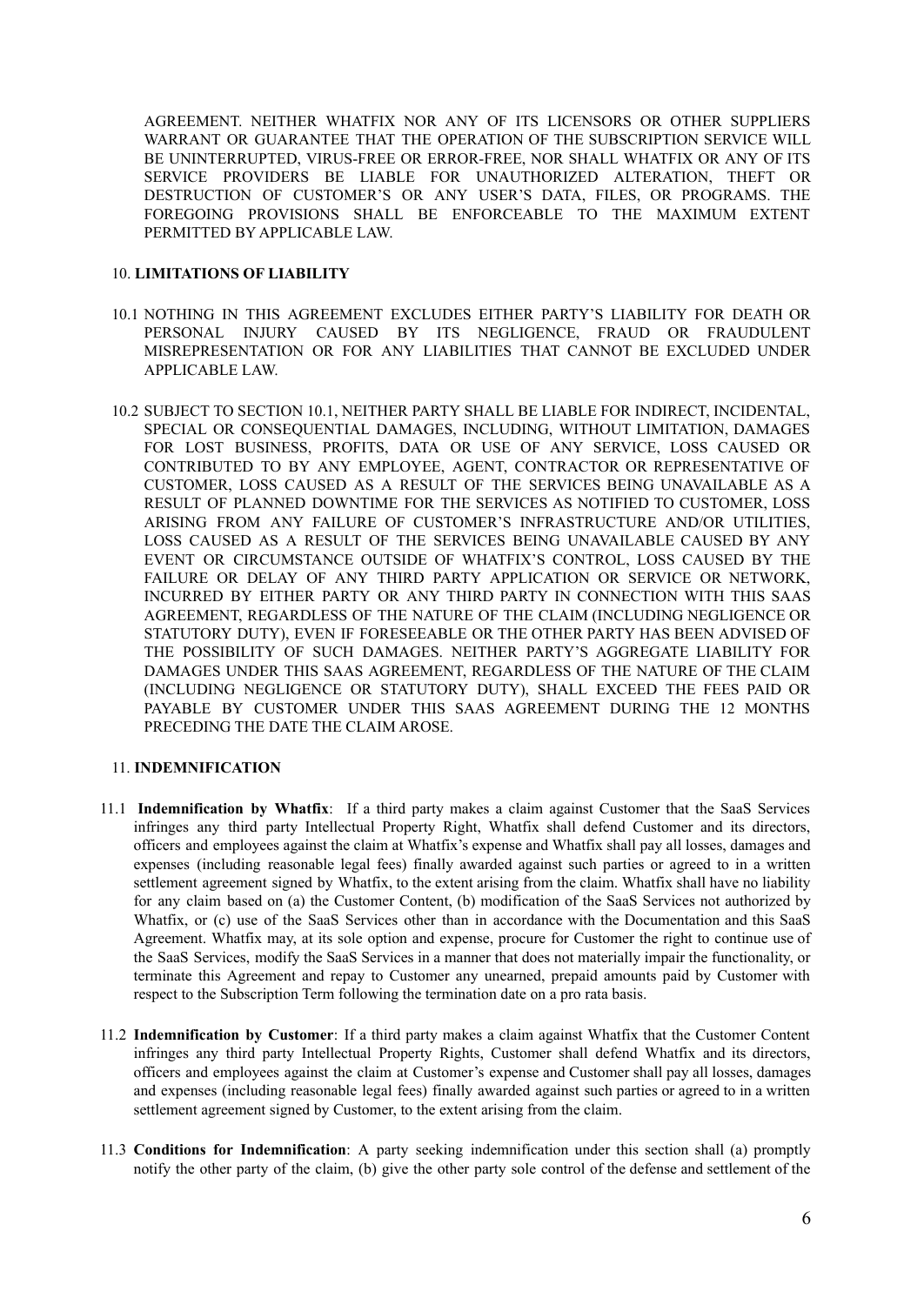claim, and (c) provide, at the other party's expense for out-of-pocket expenses, the assistance, information and authority reasonably requested by the other party in the defense and settlement of the claim.

# 12. **CONFIDENTIALITY**

- 12.1 "**Confidential Information**" means any information disclosed by a party to the other party, directly or indirectly, which, (a) if in written, graphic, machine-readable or other tangible form, is marked as "confidential" or "proprietary," (b) if disclosed orally or by demonstration, is identified at the time of initial disclosure as confidential and is confirmed in writing to the receiving party to be "confidential" or "proprietary" within 30 days of such disclosure, (c) is specifically deemed to be confidential by the terms of this SaaS Agreement, or (d) reasonably appears to be confidential or proprietary because of the circumstances of disclosure and the nature of the information itself. Confidential Information will also include information disclosed by third parties to a disclosing party under an obligation of confidentiality. Subject to the display of Customer Content as contemplated by this SaaS Agreement, Customer Content is deemed Confidential Information of Customer. Whatfix software and Documentation are deemed Confidential Information of Whatfix.
- 12.2 **Confidentiality Restrictions**: During the term of this SaaS Agreement and for 5 years thereafter (perpetually in the case of Software), each party shall treat as confidential all Confidential Information of the other party, shall not use such Confidential Information except to exercise its rights and perform its obligations under this SaaS Agreement, and shall not disclose such Confidential Information to any third party. Without limiting the foregoing, each Party shall use at least the same degree of care, but not less than a reasonable degree of care, it uses to prevent the disclosure of its own confidential information to prevent the disclosure of Confidential Information of the other party. Each party shall promptly notify the other party of any actual or suspected misuse or unauthorized disclosure of the other party's Confidential Information. Neither party shall reverse engineer, disassemble or decompile any prototypes, software or other tangible objects which embody the other party's Confidential Information and which are provided to the party hereunder. Each party may disclose Confidential Information of the other party on a need-to-know basis to its contractors who are subject to confidentiality agreements requiring them to maintain such information in confidence and use it only to facilitate the performance of their services on behalf of the receiving party.
- 12.3 **Exceptions**: Confidential Information excludes information that: (a) is known publicly at the time of the disclosure or becomes known publicly after disclosure through no fault of the receiving party, (b) is known to the receiving party, without restriction, at the time of disclosure or becomes known to the receiving party, without restriction, from a source other than the disclosing party not bound by confidentiality obligations to the disclosing party, or (c) is independently developed by the receiving party without use of the Confidential Information as demonstrated by the written records of the receiving party. The receiving party may disclose Confidential Information of the other party to the extent such disclosure is required by law or order of a court or other governmental authority, provided that the receiving party shall use reasonable efforts to promptly notify the other party prior to such disclosure to enable the disclosing party to seek a protective order or otherwise prevent or restrict such disclosure. Each party may disclose the existence of this SaaS Agreement and the relationship of the parties, but agrees that the specific terms of this SaaS Agreement will be treated as Confidential Information; provided, however, that each party may disclose the terms of this SaaS Agreement to those with a need to know and under a duty of confidentiality such as accountants, lawyers, bankers and investors.

### 13. **PRIVACY, DATA PROTECTION AND SECURITY**

Customer understands and acknowledges that, in connection with the use of the SaaS Services by Customer, Whatfix may process Personal Data only on Customer's behalf and Whatfix and Customer hereby agree that Customer shall be deemed to be the data controller and Whatfix shall be deemed to be the data processor as those terms are understood under the Data Protection Legislation and any Personal Data shall be processed in accordance with the Data Protection Agreement linked [here.](https://info.whatfix.com/legal/Whatfix+-+Data+Processing+Agreement+(Online+Terms)_June2020.pdf)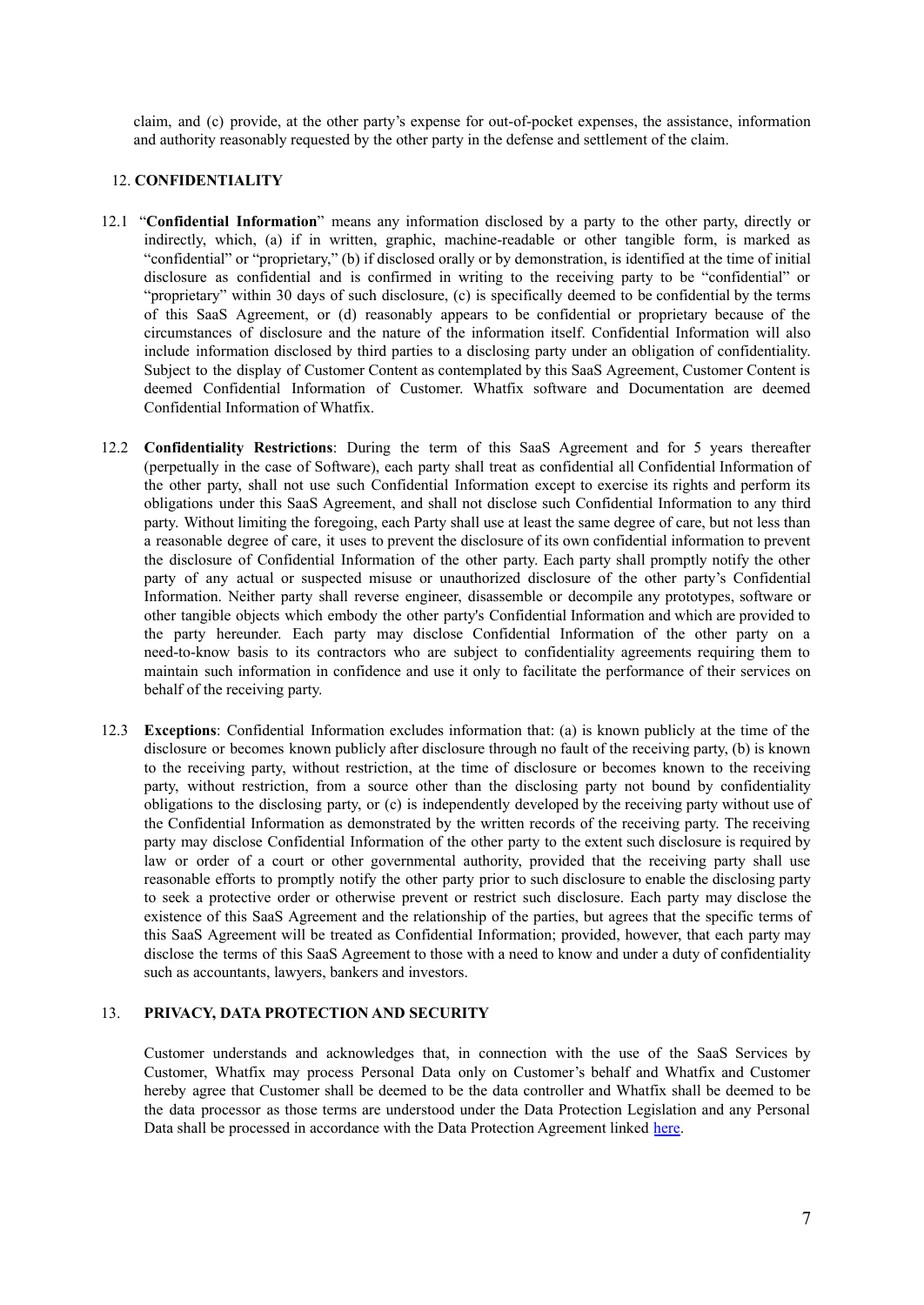**Customer's Undertakings**: Customer shall be solely responsible for obtaining all consents and authorisations as may be required by any applicable law, for the collection, storage and processing of information and/or sensitive information by Whatfix according to Customer's instructions, including that such processing according to Customer's instructions will not place Whatfix in breach of Data Protection Legislation. Prior to processing, Customer will inform Whatfix about any special categories of data contained within Customer personal data and any restrictions or special requirements in the processing of such special categories of data, including any cross border transfer restrictions.

**Security:** Whatfix complies with security standards, such as encryption of data in motion over public networks and auditing standards (such as SOC 2 Type 2 and ISO 27001:2013). Furthermore, Customer's information is stored with logical separation from information of other customers. In addition, Whatfix shall have in place and shall comply with documented written policies and procedures, periodically reviewed, covering the administrative, physical and technical safeguards in place and relevant to the access, use, loss, alteration, disclosure, storage, destruction and control of information. Such policies and procedures will include encryption of data, virus detection and firewall utilization**.**

#### **14. GENERAL PROVISIONS**

- 14.1 **Non-Exclusive Service**: Customer acknowledges that SaaS Services are provided on a non-exclusive basis. Nothing shall be deemed to prevent or restrict Whatfix's ability to provide the SaaS Services or other technology, including any features or functionality first developed for Customer, to other parties.
- 14.2 **Assignment:** Neither party may assign this SaaS Agreement or any right under this SaaS Agreement, without the consent of the other party, which consent shall not be unreasonably withheld or delayed; provided however, that either party may assign this SaaS Agreement to an acquirer of all or substantially all of the business of such party to which this SaaS Agreement relates, whether by merger, asset sale, a transfer of undertakings or otherwise. This SaaS Agreement shall be binding upon and inure to the benefit of the parties' successors and permitted assigns. Either party may employ subcontractors in performing its duties under this SaaS Agreement, provided, however, that such party shall not be relieved of any obligation under this SaaS Agreement.
- 14.3 **Notices:** All communications relating to this SaaS Agreement shall be in writing and delivered by recorded delivery only to the party concerned at the relevant address shown at the top of this Agreement (or such other address as may be notified from time to time in accordance with this section 14.3). Any such communication shall take effect at 9.00 am on the second Business Day after posting or if by email, 24 hours after transmission, in the absence of a failed delivery receipt.
- 14.4 Force Majeure: Each party will be excused from performance for any period during which, and to the extent that, such party or any subcontractor is prevented from performing any obligation or Service, in whole or in part, as a result of causes beyond its reasonable control, and without its fault or negligence, including without limitation, acts of God, strikes, lockouts, riots, acts of terrorism or war, epidemics, communication line failures, and power failures.
- 14.5 **Waiver**: No waiver shall be effective unless it is in writing and signed by the waiving party. The waiver by either party of any breach of this SaaS Agreement shall not constitute a waiver of any other or subsequent breach.
- 14.6 **Severability:** If any term of this SaaS Agreement is held to be invalid or unenforceable, that term shall be reformed to achieve as nearly as possible the same effect as the original term, and the remainder of this SaaS Agreement shall remain in full force.

14.7 **Variation.** No variation of this Agreement shall be effective unless it is in writing and signed by the parties (or their authorised representatives).

14.8 **Entire Agreement**: This SaaS Agreement (including all exhibits) contains the entire agreement of the parties and supersedes all previous oral and written communications by the parties, concerning the subject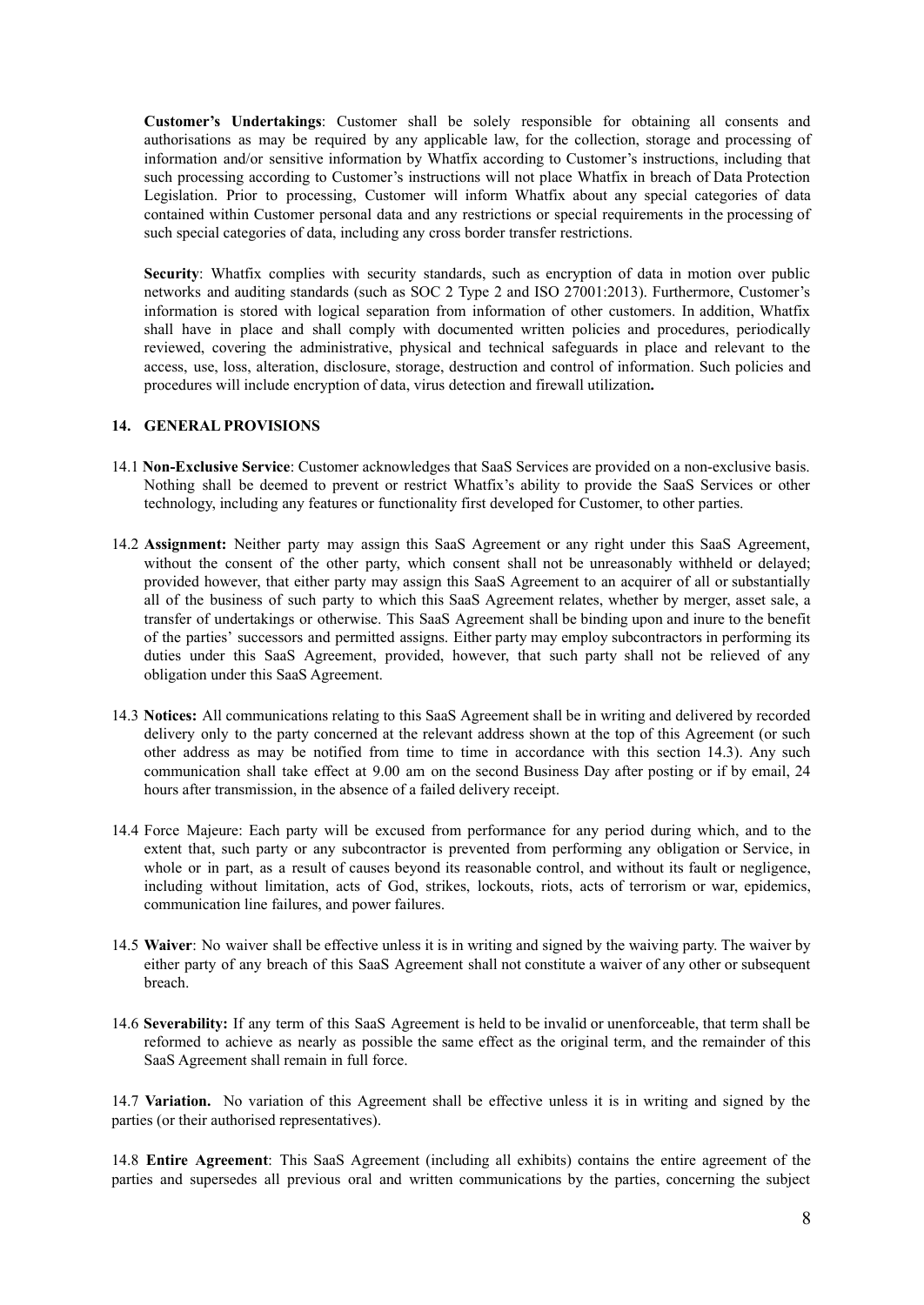matter of this SaaS Agreement. This SaaS Agreement may be amended solely in a writing signed by both parties. Standard or printed terms contained in any purchase order or sales confirmation are deemed rejected and shall be void unless specifically accepted in writing by the party against whom their enforcement is sought; mere commencement of work or payment against such forms shall not be deemed acceptance of the terms.

- 14.9 **Survival**: Sections 4, 7, and 9 through 14 of this SaaS Agreement shall survive the expiration or termination of this SaaS Agreement for any reason.
- 14.10 **Publicity**: Both Parties agree to jointly work towards the publicity and marketing of this arrangement., Whatfix shall be able to carry out the following activities:
	- (a) Whatfix shall issue a press release within a timeframe mutually agreed by both the parties not exceeding 2(two) months from the Effective Date, announcing that Customer has selected Whatfix as its Saas Service Provider. The Customer shall have the right to edit and approve the press release prior to its publication.
	- (b) Within 2(two) months of successful implementation, the Customer shall assist Whatfix in providing a video or written testimonial, to be used as a marketing collateral. The video testimonial shall be recorded at the Customer's premises, at Whatfix's cost. The Customer shall have the right to edit and approve the testimonial prior to its publication.
	- (c) Customer agrees that Whatfix may use Customer's name and logo on the website located at [www.whatfix.com](http://www.whatfix.com/) and for the purpose of marketing the Service.
- 14.11 **Export Compliance.** The Services, Content, other technology Whatfix makes available, and derivatives thereof may be subject to export laws and regulations issued by Bureau of Industry and Security. Each party represents that it is compliant with the same. The Customer shall not permit Users to access or use any Service or Content in violation of the aforesaid regulations.
- 14.12 **No Third Party Beneficiaries**: A person who is not a party to this Agreement shall not have any rights under the Contracts (Rights of Third Parties) Act 1999 to enforce any term of this Agreement.
- 14.13 **Independent Contractor**: The parties have the status of independent contractors, and nothing in this SaaS Agreement nor the conduct of the parties will be deemed to place the parties in any other relationship. Except as provided in this SaaS Agreement, neither party shall be responsible for the acts or omissions of the other party or the other party's personnel.
- 14.14 **Statistical Information**: Whatfix may anonymously compile statistical information related to the performance of the Services for purposes of improving the SaaS service, provided that such information does not identify Customer's data or include Customer's name or any Personal Data.
- 14.15 **Governing Law and Jurisdiction**: This Agreement, including its exhibits, the Order Forms and SOWs, and any dispute arising out of or in connection with the foregoing, is governed by the laws of England and Wales, with the courts of England and Wales, having exclusive jurisdiction without reference to any conflict of laws rules, to settle any dispute or claim (including non-contractual disputes or claims) arising out of or in connection with this Agreement or its subject matter or formation.
- 14.16 **Compliance with Laws**: Whatfix shall comply with all applicable local, state, national and foreign laws in connection with its delivery of the SaaS Services, including those laws related to data privacy, international communications, and the transmission of technical or personal data.
- 14.17 **Dispute Resolution**: Customer's satisfaction is an important objective to Whatfix in performing its obligations under this SaaS Agreement. Except with respect to intellectual property rights, if a dispute arises between the parties relating to the interpretation or performance of this SaaS Agreement or the grounds for the termination hereof, the parties agree to hold a meeting within fifteen (15) days of written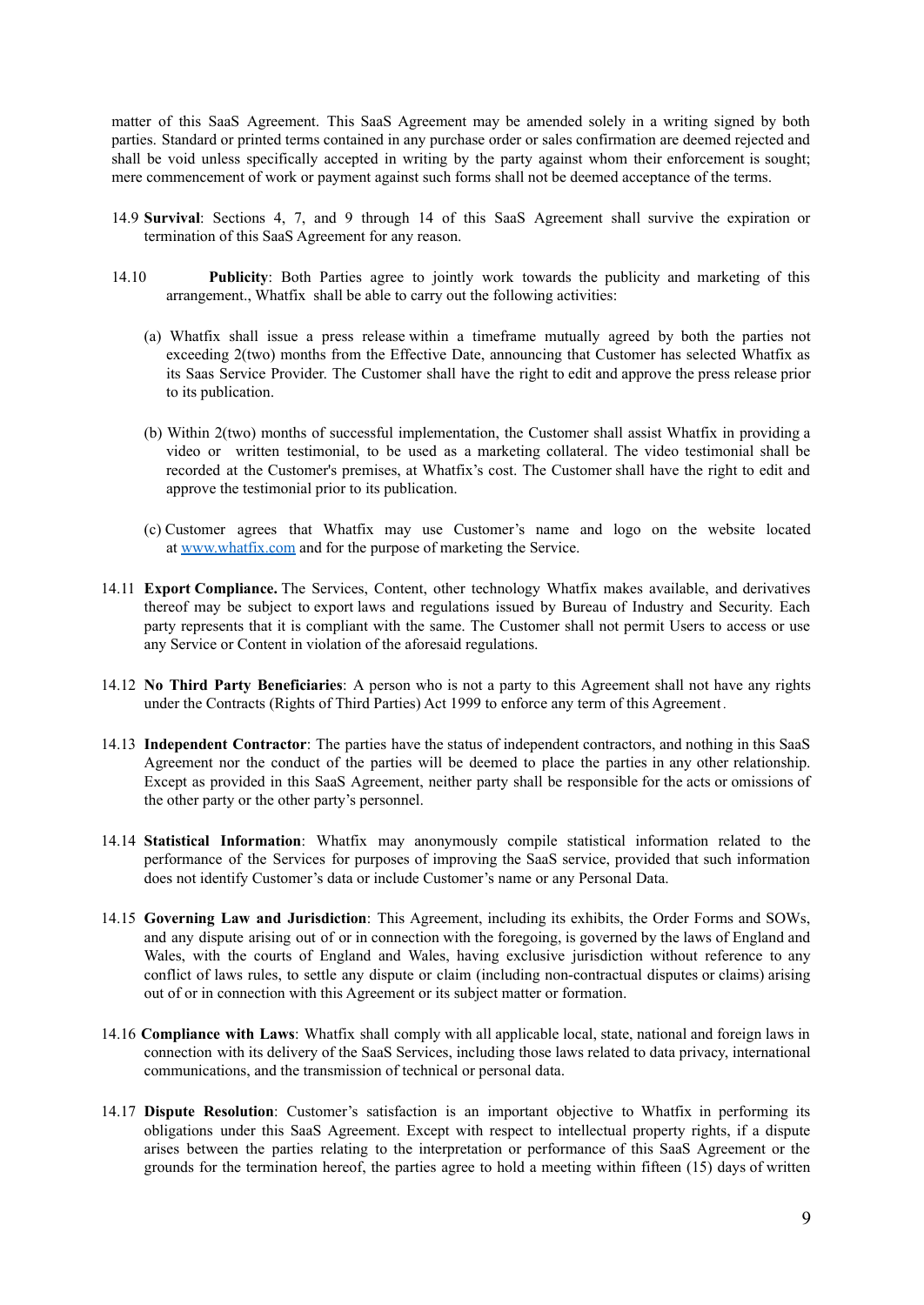request by either party, attended by individuals with decision-making authority, regarding the dispute, to attempt in good faith to negotiate a resolution of the dispute prior to pursuing other available remedies. If, within 15 days after such meeting, the parties have not succeeded in resolving the dispute, either party may protect its interests by any lawful means available to it.

14.18 **Signatures**: This SaaS Agreement may be executed in multiple counterparts, each of which when executed will be an original, and all of which, when taken together, will constitute one agreement. Delivery of an executed counterpart of a signature page of this SaaS Agreement by facsimile or other electronic transmission (including via pdf) will be effective as delivery of a manually executed counterpart

**Accepted and Agreed:**

**Whatfix Limited**

Signature: Print Name: Khadim Hussain Ismail Batti Designation: CEO Date (MM/DD/YY):

Signature: Print Name: Designation: Date (MM/DD/YY):

**\_\_\_\_\_\_\_\_\_\_\_\_\_\_\_\_.**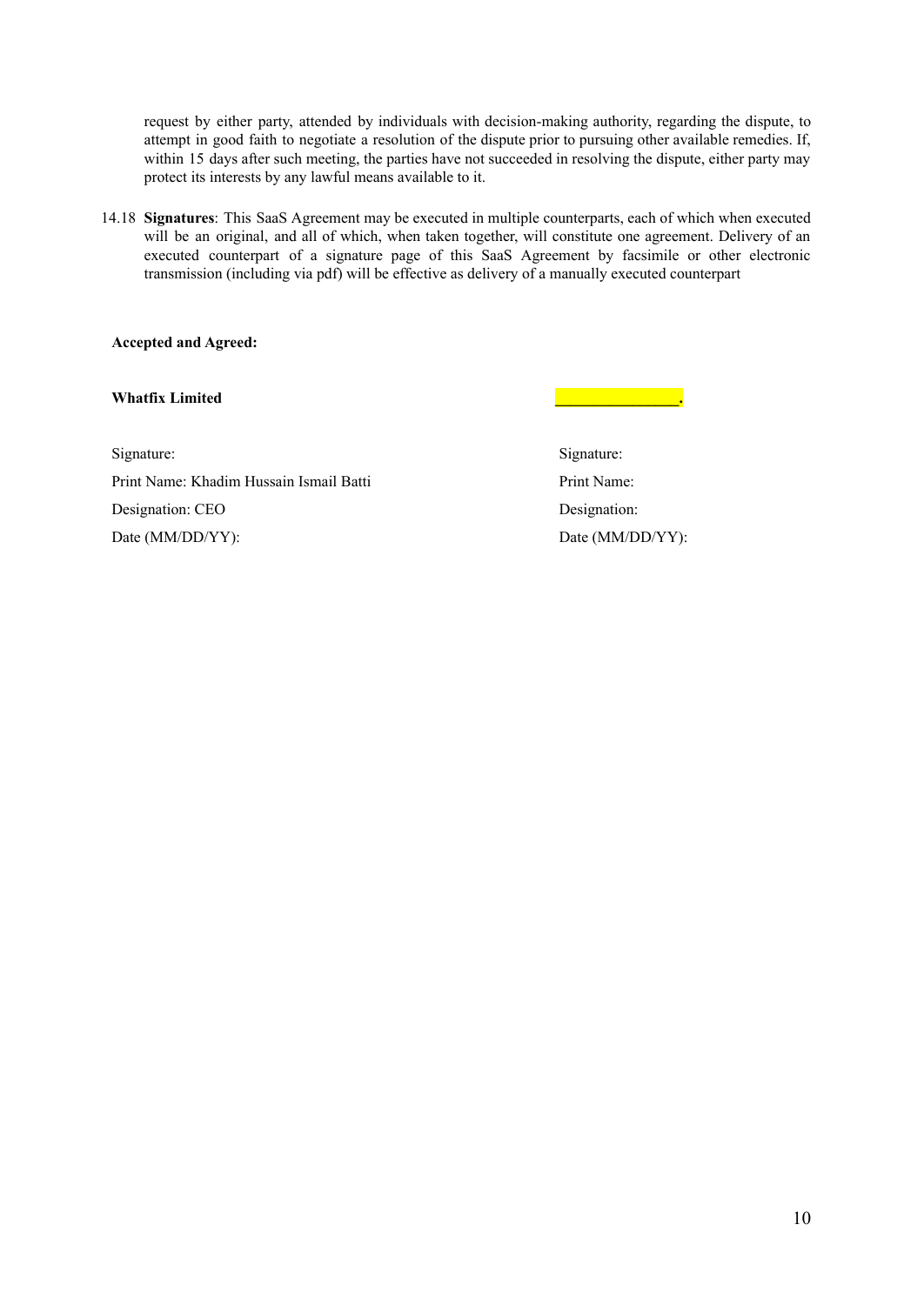## **EXHIBIT-A WHATFIX SUBSCRIPTION ORDER FORM**

This Order Form is made as of \_\_\_\_\_\_\_, 2021 (the "**Effective Date**") between Whatfix Limited, a company organized and existing under the laws of England and having its principal place of businesses at c/o TMF Group, 8th Floor, 20 Farringdon Street, London EC4A 4AB, United Kingdom ("**Whatfix**") and the Customer (identified below).

## **Customer Information:**

| <b>Company Name</b><br>("Customer")      | <b>Billing Name</b>                   |  |
|------------------------------------------|---------------------------------------|--|
| <b>Customer</b><br><b>Address</b>        | <b>Billing Address</b>                |  |
| <b>Customer</b><br><b>Contact Name</b>   | <b>Billing Contact Name</b>           |  |
| <b>Customer E-Mail</b><br><b>Address</b> | <b>Billing Contact E-Mail Address</b> |  |
| <b>Customer Phone</b><br><b>Number</b>   | <b>Billing Contact Phone Number</b>   |  |

# **Whatfix Contact:**

| 4 I I<br> | <b>Name</b> |  | - -<br>---- |
|-----------|-------------|--|-------------|
|-----------|-------------|--|-------------|

# **Discounts (if any):**

| <b>Subscription Fees (in GBP)</b>                              |  |
|----------------------------------------------------------------|--|
| Discount (%)                                                   |  |
| <b>Subscription Fees for the</b><br>Total<br>subscription term |  |

# **Subscription(s) Fee(s):**

| <b>Product</b><br>Name | Name<br>Application | оfі | No of<br><b>Users</b> | Payment<br>Frequency | <b>Subscription</b><br><b>Start Date</b> | <b>Subscription</b><br><b>End Date</b> | <b>Subscription Fees (for</b><br>subscription term) in<br><b>GBP</b> |
|------------------------|---------------------|-----|-----------------------|----------------------|------------------------------------------|----------------------------------------|----------------------------------------------------------------------|
| Whatfix                |                     |     |                       | Annual               |                                          |                                        |                                                                      |
| Digital                |                     |     |                       |                      |                                          |                                        |                                                                      |
| Adoption               |                     |     |                       |                      |                                          |                                        |                                                                      |
| Platform               |                     |     |                       |                      |                                          |                                        |                                                                      |

Note: All Whatfix Plans by default include the training and support charges for the duration of the contract. **PROFESSIONAL SERVICE FEE:**

| <b>Name of Application</b> | <b>Number of Flows</b> | <b>Service Fee</b> |
|----------------------------|------------------------|--------------------|
|                            |                        |                    |
|                            |                        |                    |

**Accepted and Agreed:**